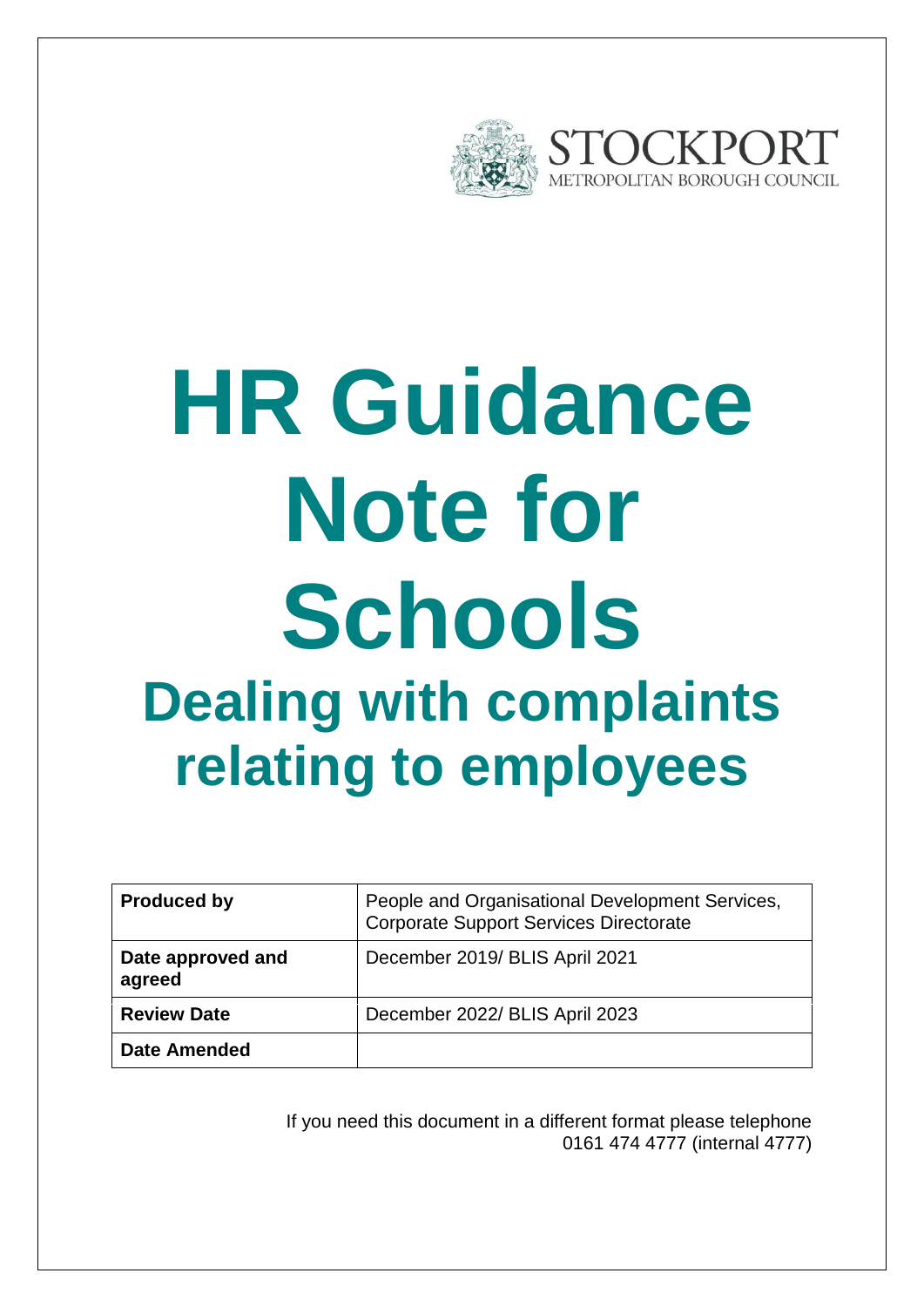## Table of Contents

| Page           |                                                                |
|----------------|----------------------------------------------------------------|
| Number         |                                                                |
|                |                                                                |
| 2              | Purpose                                                        |
| $\overline{2}$ | Receipt of a Complaint                                         |
| 2              | Communication with the complainant by the Headteacher          |
| 3              | <b>Safeguarding Complaints</b>                                 |
| 4              | Appendix 1 Model Letter Acknowledging receipt of a complaint   |
| 5              | Appendix 2 Model Letter Outcome letter following investigation |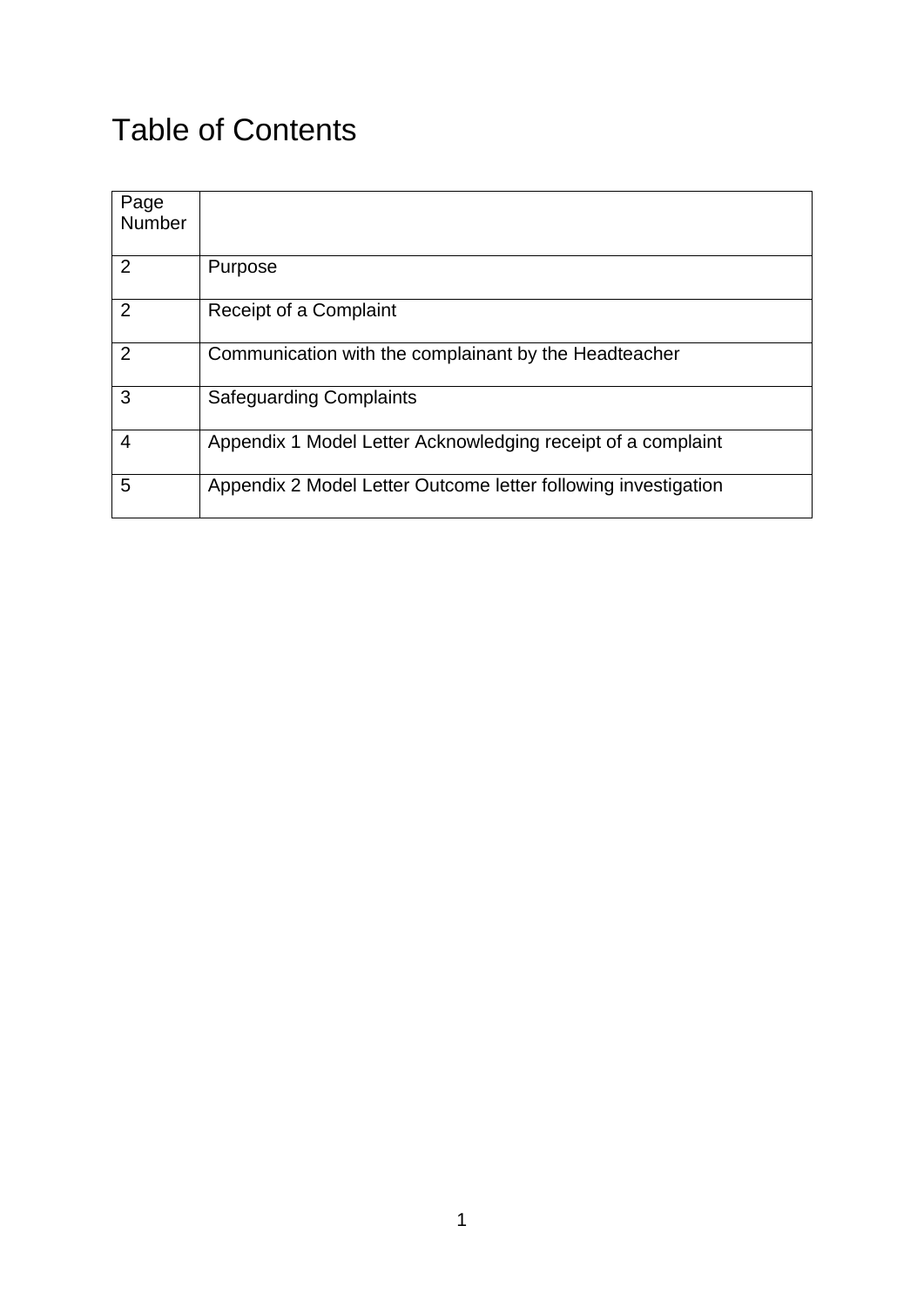## **Guidance Notes for Schools – Complaints relating to employees**

#### **Purpose**

This guidance has been produced to assist Headteachers' to deal with a concern, raised by a third party (but not from another employee), which involves the potential actions or conduct of a school employee. Where the complaint is in relation to a Headteacher the Chair of the Governing Board should take responsibility for the actions which are usually undertaken by the Headteacher.

Where a complaint relates to a school employee it is important that the school strikes the right balance between communicating with the person who has raised the complaint and managing the associated HR process in a way which is as supportive as possible to the employee and as far as possible is neutral and objective.

#### **Receipt of a Complaint**

When a complaint is received in relation to the conduct or performance of an employee a decision needs to be made about whether it is serious enough to be investigated under the School's disciplinary procedure or to invoke the capability process. Where this threshold is not met please follow the School's Complaint Procedure and the associated Stockport Council guidance for school complaints. In order to make this decision you may need to have discussions with Human Resources and/or with the Council Complaints team (both subject to your SLA purchasing of services) and involve the LADO if the issue is a safeguarding concern.

The following information is for when the disciplinary / capability procedure threshold may be met:

#### **Communication with the Complainant by the Headteacher**

Complaints which are submitted in writing (including by email) should be acknowledged in writing or by e mail as soon as possible. The acknowledgment should outline who will investigate the concerns and the estimated timescale for completion, but without indicating that a formal HR policy is being followed. Sometimes the acknowledgement will be sent after an initial meeting has already taken place with the complainant. Please see the model acknowledgement letter at Appendix 1.

If it is not possible to conclude the investigation within a short period of time (up to 10 days) the Complainant should receive regular and appropriate communication throughout the investigation period; schools are advised to maintain detailed records of this ongoing communication.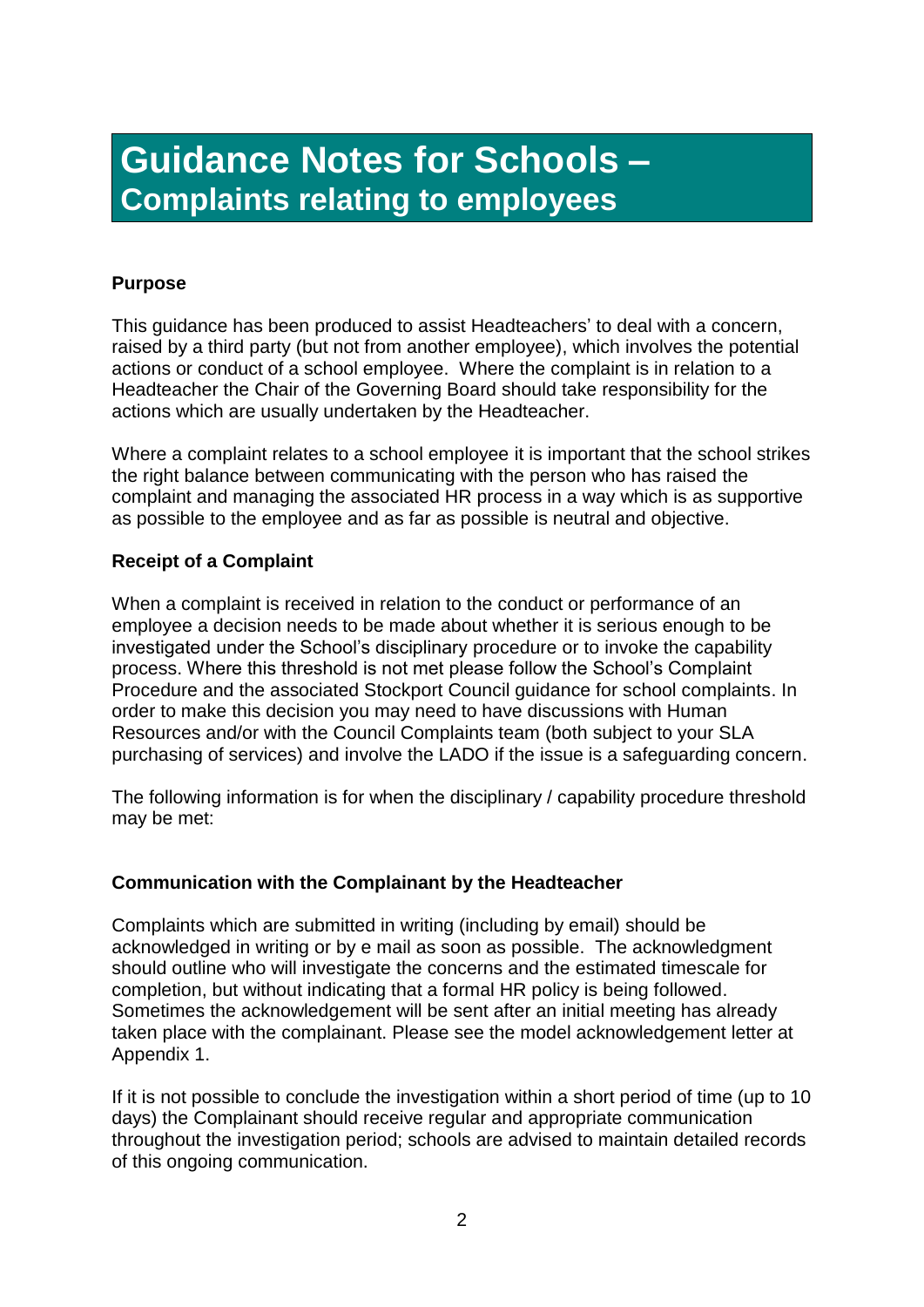It is important that complainants receive an outcome to their complaint, which should focus on the needs of the child, and what steps will be taken by the school to support a child or make other improvements moving forward. Please see the model outcome letter at Appendix 2. Again, complainants should not be made aware that the school has invoked an HR-related Policy and should not receive the specific outcome from a disciplinary or capability process (unless the complaint is in relation to safeguarding and they are the parent, see below). Occasionally it may be obvious to a complainant that an HR process has been followed, for instance where the complainant is a witness in a disciplinary procedure, but even in this case, they are not entitled to be told the outcome as it is a confidential process and providing too much information could be a serious data breach.

Complainants do not have the right to appeal the decision to apply a specific policy or the outcome of any HR-related investigation (or the outcome they have assumed) but can raise any concerns via normal school processes.

#### **Safeguarding Complaints**

Complaints which are in relation to a potential safeguarding matter should follow the normal safeguarding and employee relations policy processes. In terms of informing complainants and/or parents of the outcome of any investigation, the 'Keeping Children Safe in Education' document states:-

'Parents or carers of the child or children involved should be told about the allegation as soon as possible if they do not already know of it. However, where a strategy discussion is required, or police or children's social care services need to be involved, the case manager should not do so until those agencies have been consulted and have agreed what information can be disclosed to the parents or carers. Parents or carers should also be kept informed about the progress of the case, and told the outcome where there is not a criminal prosecution, including the outcome of any disciplinary process. The deliberations of a disciplinary hearing, and the information taken into account in reaching a decision, cannot normally be disclosed but the parents or carers of the child should be told the outcome in confidence.'

It goes on to say that 'In deciding what information to disclose, careful consideration should be given to the provisions of the Data Protection Act 2018, the law of confidence and, where relevant, the Human Rights Act 1998'. Further advice should always be taken before sharing the outcome of a disciplinary hearing.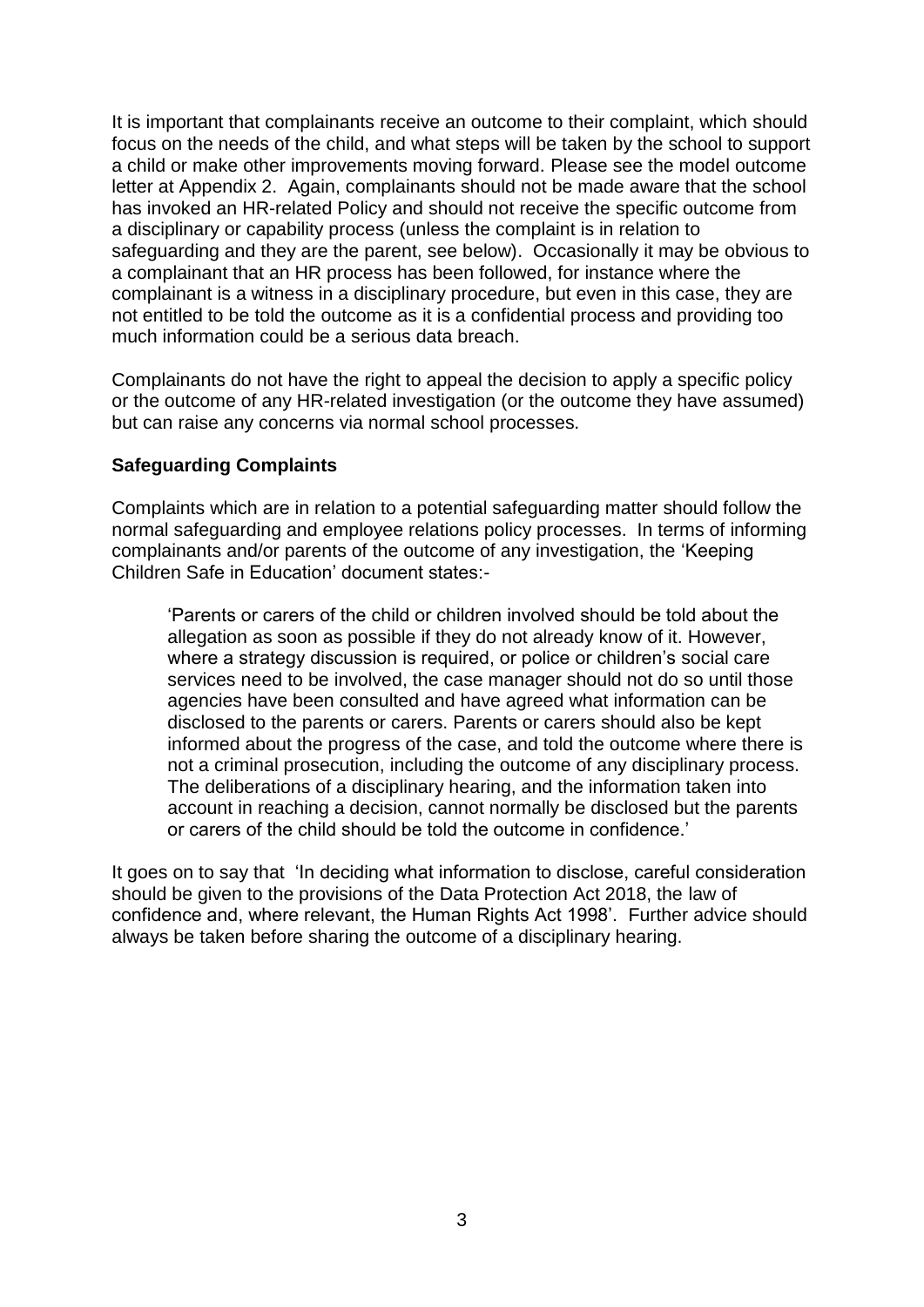### **APPENDIX 1**

#### **Model Letter: Acknowledging receipt of a complaint**

This is a model response which must be tailored to meet the needs of the school and take account of the circumstances and events to date. Correspondence with a complainant during an HR investigation must not make reference to HR policies or procedures. Headteachers are advised to focus on the plan to support the child or children.

Please do not hesitate to get in touch if I can be of any further assistance.

Yours sincerely

Headteacher